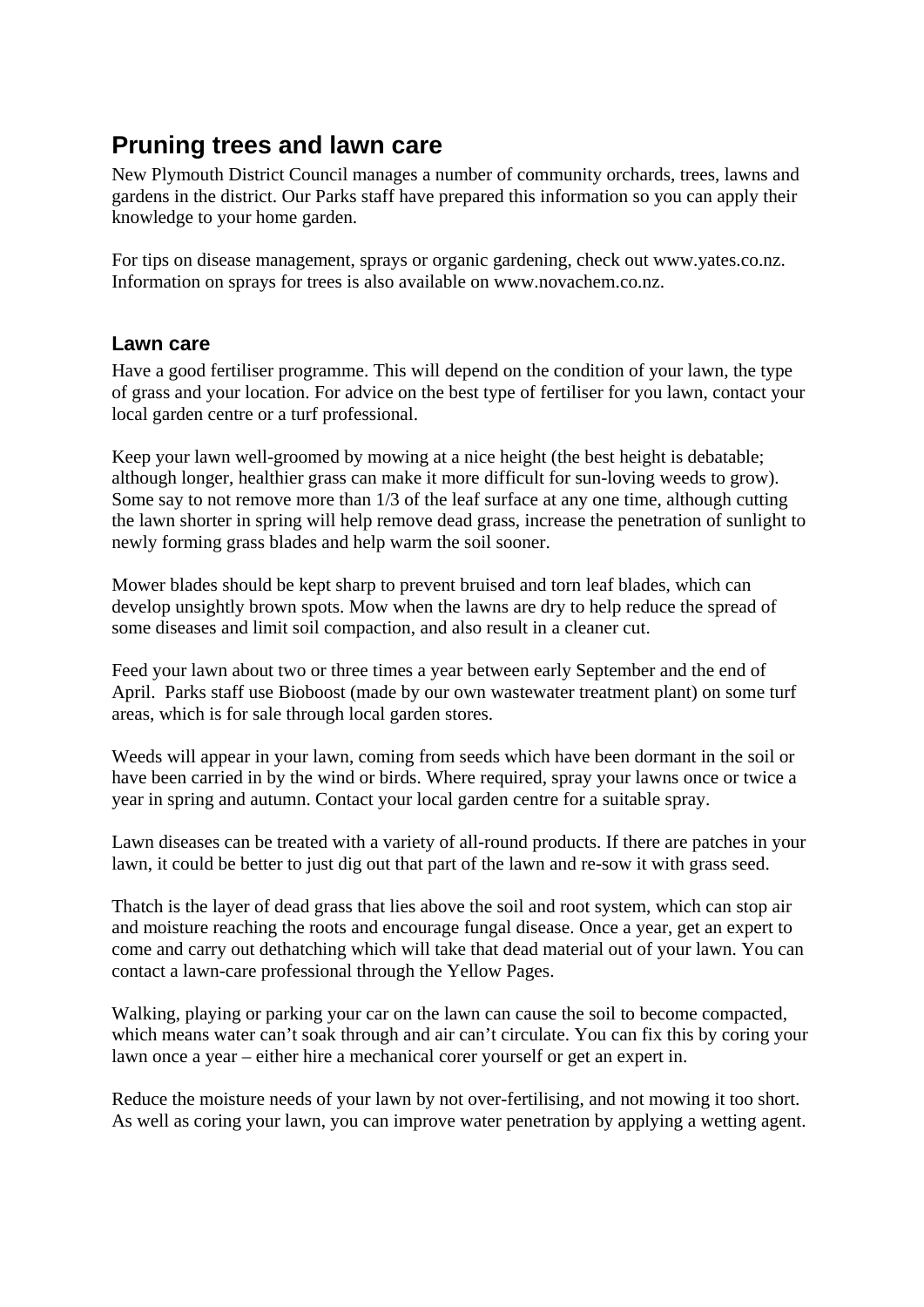# **Pruning trees**

Winter pruning results in strong branch growth, major structural development and the replacement of old wood. Summer pruning is for 'fine tuning' – bringing light into the tree's centre and removing growth that will only be cut out in winter.

When pruning, focus on the three Ds: Wood that is damaged, diseased or dead. Also remove vertical branches and those that are crossing another branch. You should end up with more light and more room for good-sized fruit to form.

Remember, you need to think ahead. If I make this cut how will the plant respond? Where will it grow from?

# **Hygiene**

Make sure you disinfect pruning equipment between trees to reduce the risk of spreading viruses and diseases like silver leaf to healthy plants. We recommend burning clearly identified diseased wood, particularly for viruses, silver leaf current clear wing insect control.

# **Equipment**

- Secateurs
- Loppers
- Saws
- Chainsaws (ensure prior training and safety equipment is used).

Research has negated the need for products such as pruning pastes. It is more important to make the cut in the right place.

NB: Hedge shears - are for hedges not trees!

# **Quick pruning tips**

Smart pruning in the first three years of a tree's life will give it a good structure for fruit production during its life.

In the first-year summer prune, select three or four good-sized branches (called scaffolds) that aren't directly opposite each other on the trunk, removing the rest; and train these scaffolds out and down to encourage a wide vase shape.

You can gently weight down the end of a branch by clipping a clothes peg to it, or tying it with string and drawing the branch down to a peg in the ground – when freed, the branches will still grow up but will let more light into the tree.

For pip-fruit trees, after three years you should have three or four layers (called whorls) of scaffolds on your tree.

Keep any future fruiting wood on the scaffolds as close to the trunk as possible, to reduce tree breakage and to produce the highest-quality fruit.

Keep a good balance of fruiting spurs (fluffy growths that produce fruit) and vegetative buds (hard shell-like growths that produce branches) so your tree produces evenly sized fruit. Back up your pruning with a summer thinning of juvenile fruit.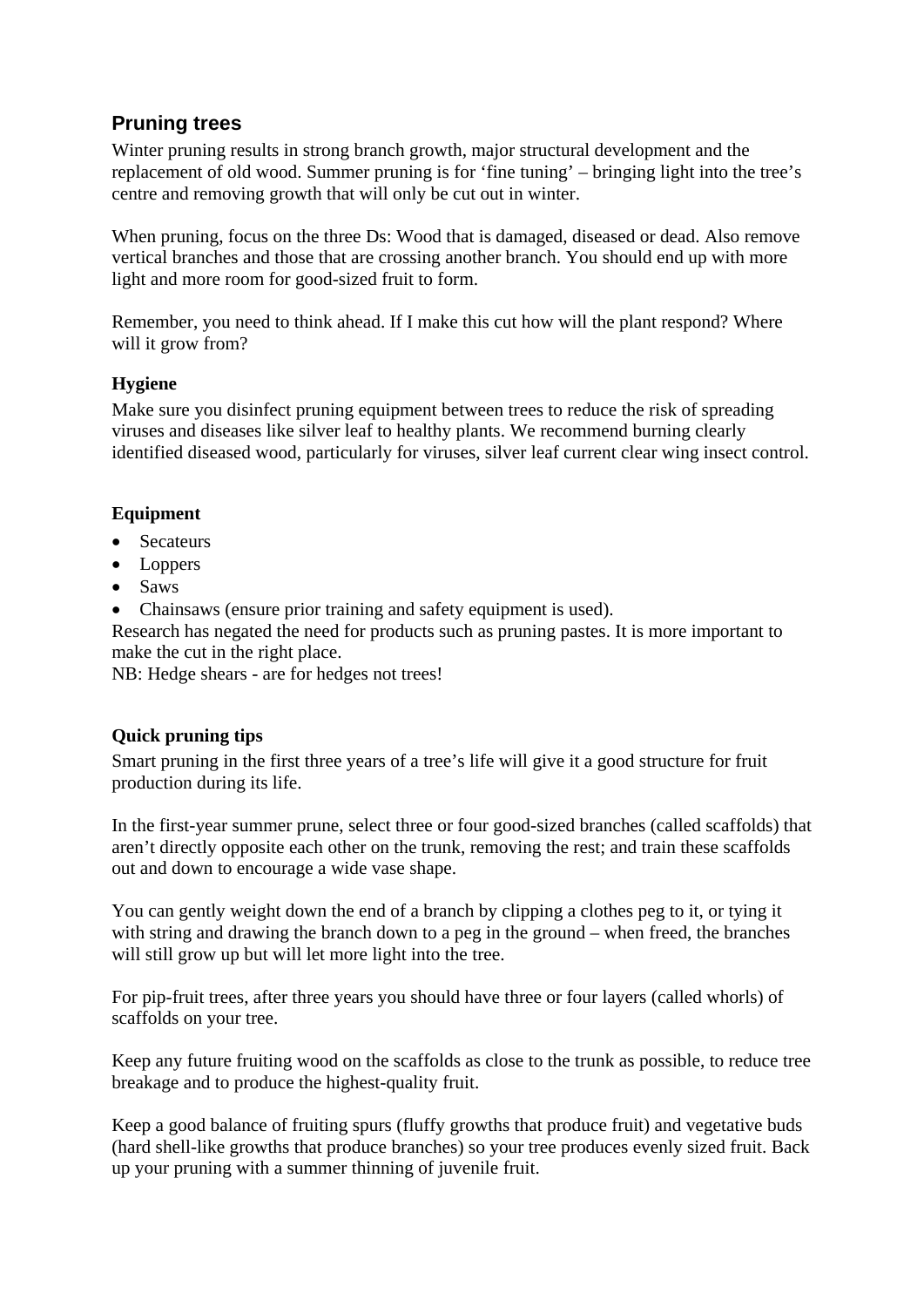# **Pruning a central leader tree**

A multi-leader/vase shaped tree is similar to treating each leader in a similar way to the central leader except you remove any inward facing branches.

### **At Planting**

As the buds begin to swell head the tree at 75-90cm above the soil surface.



### **Dormant Pruning**

Head the tree at 60-75cm above the highest branch of the first scaffold whorl.



**Top View** 

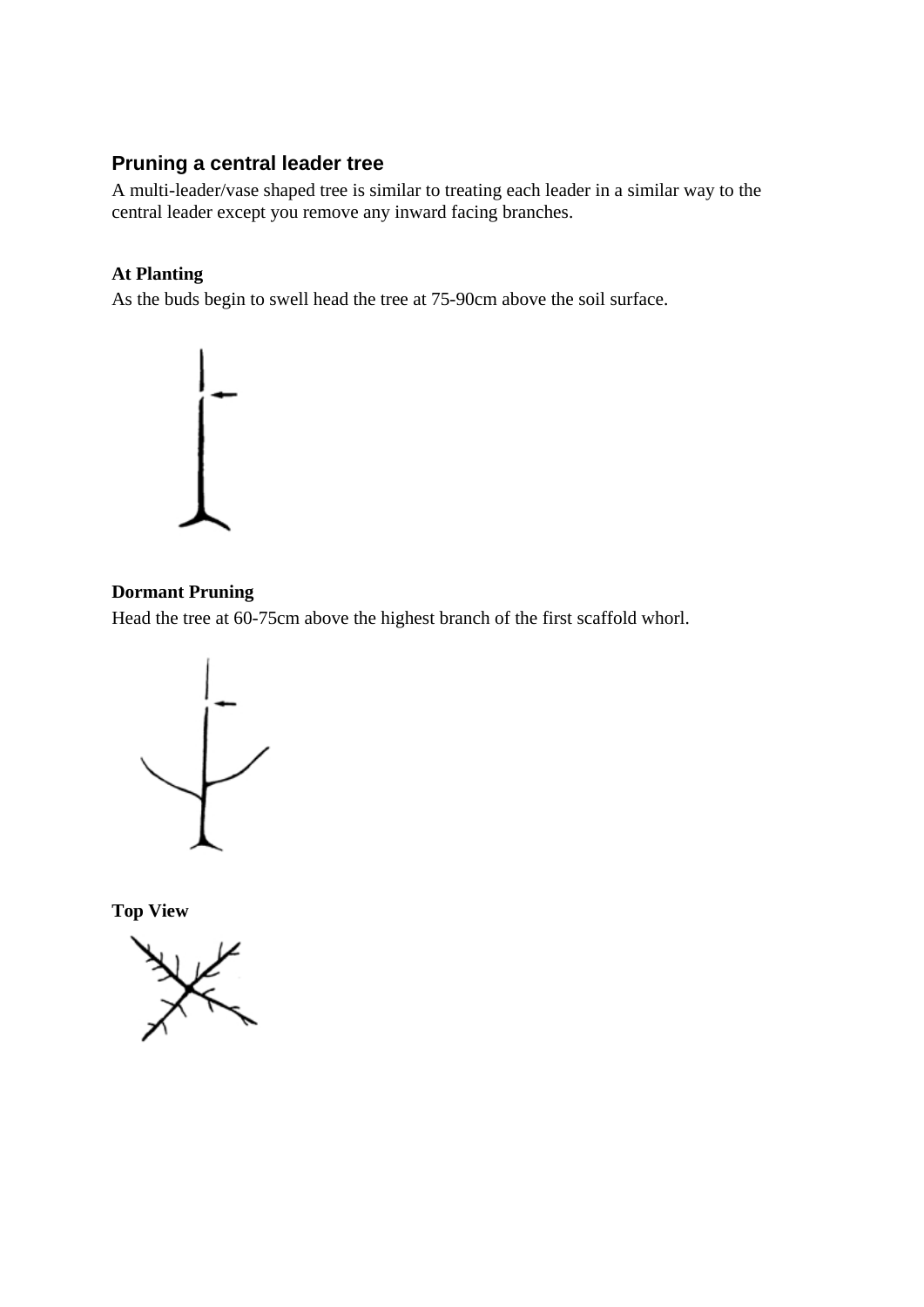#### **First year summer pruning**

Summer prune when new growth is 75-100mm long. Leave **a** as the new leader, and remove **b** and **c**. Select four uniformly spaced laterals for the first scaffold whorl, and remove the remaining lateral branches.



### **After pruning the third year**

Three scaffold whorls have been developed with three to four branches uniformly spaced around the tree in each whorl. A light slot of 50-60cms is left between each scaffold whorl. Note the Christmas tree shape that allows light penetration to the lower braches and interior of the tree.



# **Steps in pruning**

- Leave only one trunk for the central leader.
- Remove branches with crotch angles less than 60 degrees.
- Remove all branches directly across from one another on the leader.
- Space lateral branches uniformly around the leader to prevent crowding as the limbs grow in diameter.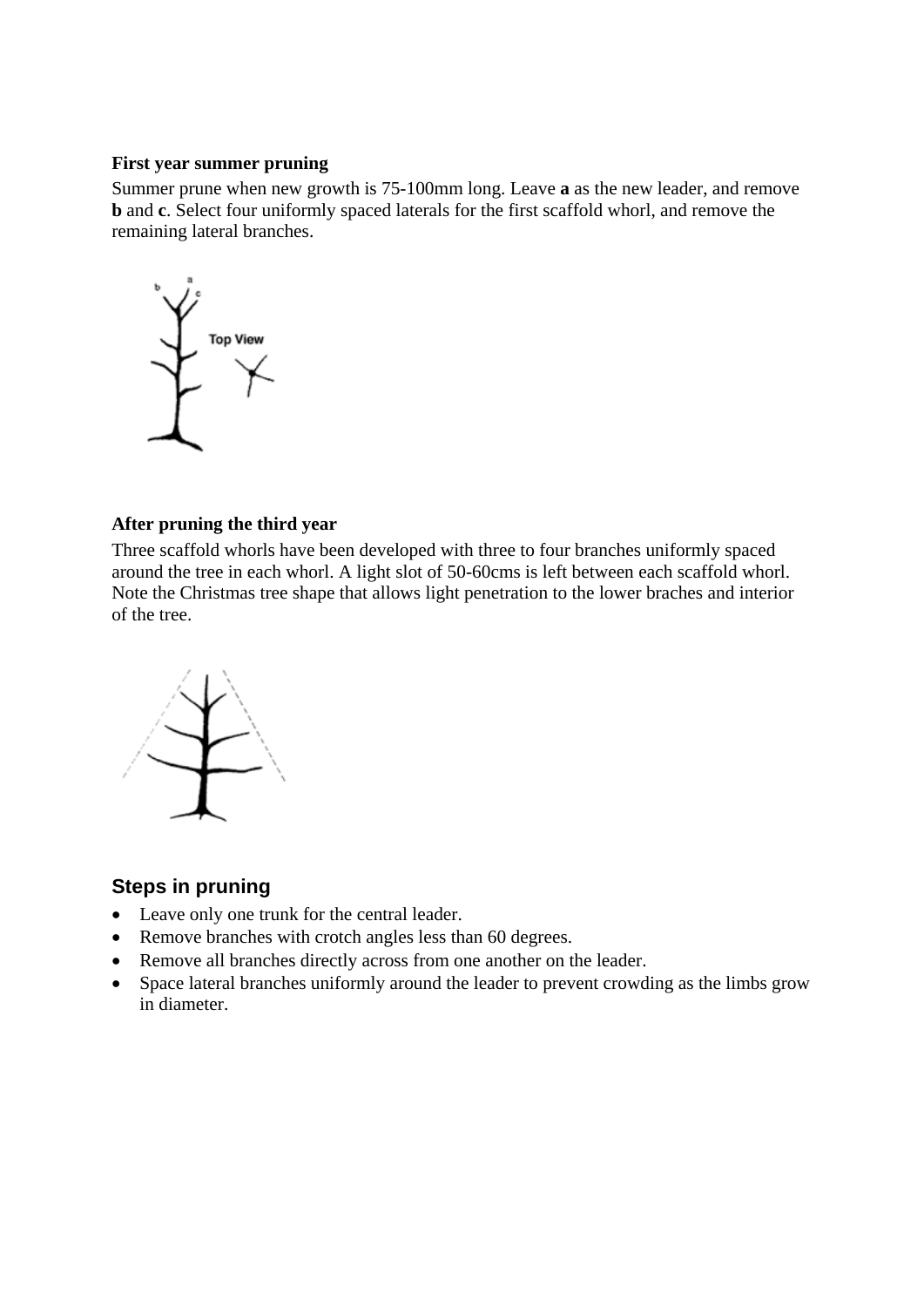# **Open Centre or Vase Training - Peach, Nectarine, Plum**

With the open centre system the leader is removed, leaving an open centre. Instead of having a central leader, the open centre tree has 3 to 5 major limbs called scaffolds, coming out from the trunk. This training system allows for adequate light penetration into the tree which minimizes the shading problem prevalent in higher vigour trees such as peach.

# **At Planting**

At planting peach trees should be set so that the graft union will be 50mm above the soil surface. As the buds begin to swell, the unbranched trees (whips) are generally headed approximately 75 to 85cms above the soil surface and new branches will come from the buds that are l5-25cm below the heading cut.

Trees that are branched at planting are handled differently than the whips. The work that needs to be done under the tree determines the appropriate height for branching, which is usually 60-80cm. Remove branches that are too low.

If there are 3 to 4 uniformly spaced branches around the tree that can be selected as scaffolds the tree is headed just above the highest selected scaffold. Any remaining branches not selected as scaffolds should be removed. However, if there are less than three scaffolds the tree should be cut back to a whip and the side branches removed.



 **Figure 10a. Training and pruning young peach trees.**  Left: Well-branched peach tree to be trained to open centre system. *Right: 3-5 well spaced scaffolds re selected and the tree us headed above the highest scaffold.* 



**Figure l0b. Training and pruning young peach trees.**  *Left: Tree after heading, branches lower than 24 inches are also removed.*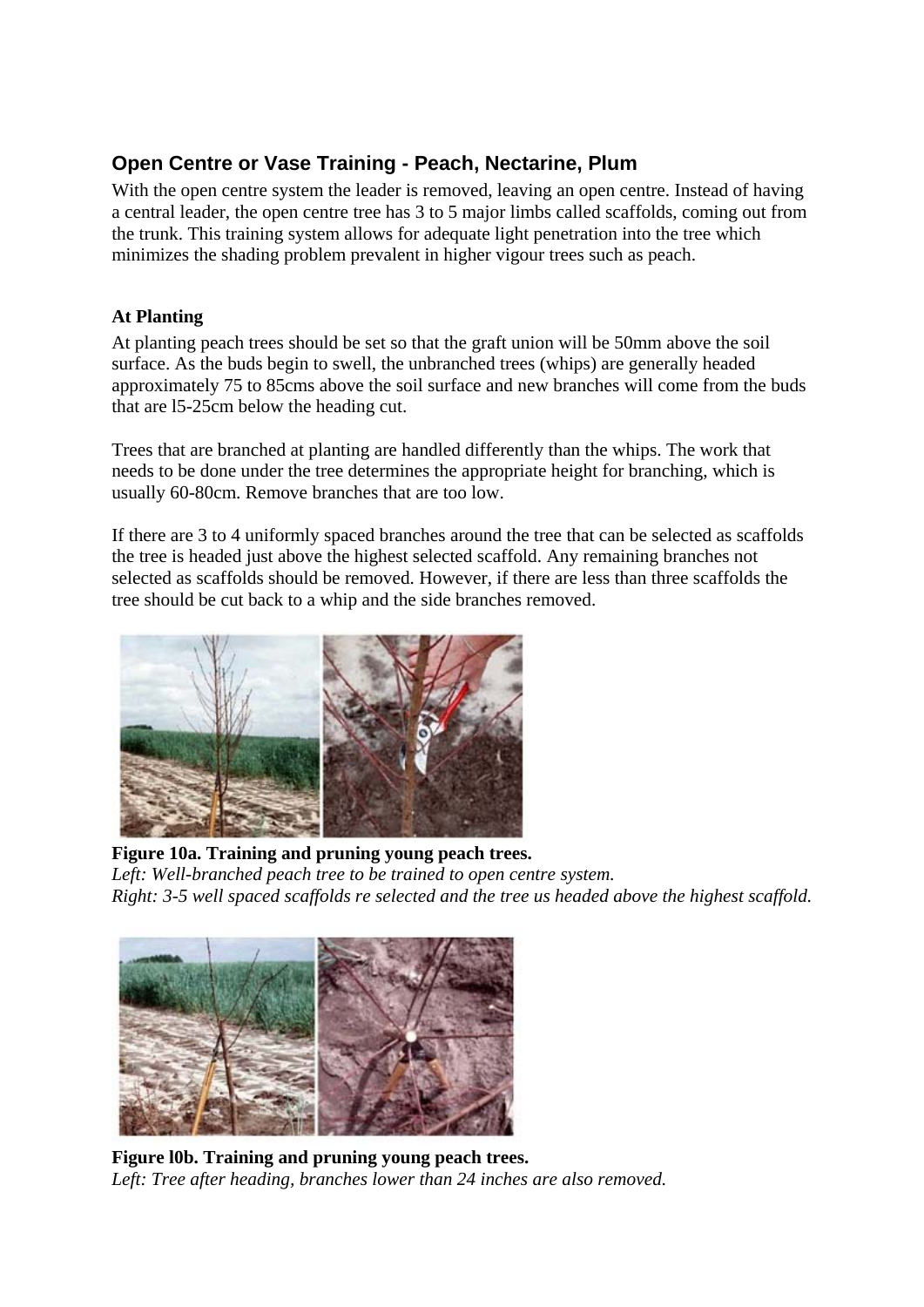### *Right: Top view of uniformly spaced scaffolds.*

#### **Summer Pruning**

After the new vegetative growth is approximately 75-100mm long it is time to select the shoots that will become the major scaffolds. The lowest scaffold should be 60-80cms above the soil surface to avoid interfering with cultural work under the tree such as harvesting and weed control. It is best to select 3-4 scaffolds that are uniformly spaced around the tree with wide branch angles and not directly across from another scaffold.



 **Figure 10a. Training and pruning young peach trees.**  Left: Well-branched peach tree to be trained to open centre system. *Right: 3-5 well spaced scaffolds re selected and the tree us headed above the highest scaffold.* 

During the summer these shoots should be spread out to a 45-60 degree angle and held in place with a toothpick or clothes peg. All other upright growth should be removed. It is best to come back through every month during the summer to remove upright growth that is shading the primary scaffolds and to make sure that the scaffolds have been spread to a proper angle. Many times the crotch angle is proper initially, but as the scaffolds grow, they turn upright. A spring clothes peg placed on or near the end of a shoot will pull the scaffold down to a proper angle. Extreme care must be taken when using the clothes peg as weights. Periodic checking is essential to assure that the scaffolds are not too flat.

#### **Succeeding Years**

After the first year of growth the primary scaffolds should be selected and properly trained outward. Scaffolds should be headed during the dormant season of the first three years to promote continued lateral branching on the scaffolds and to stiffen and strengthen the scaffold. Scaffolds should be headed to outward growing shoots similar in angle to those being removed. Bench cuts should be avoided.